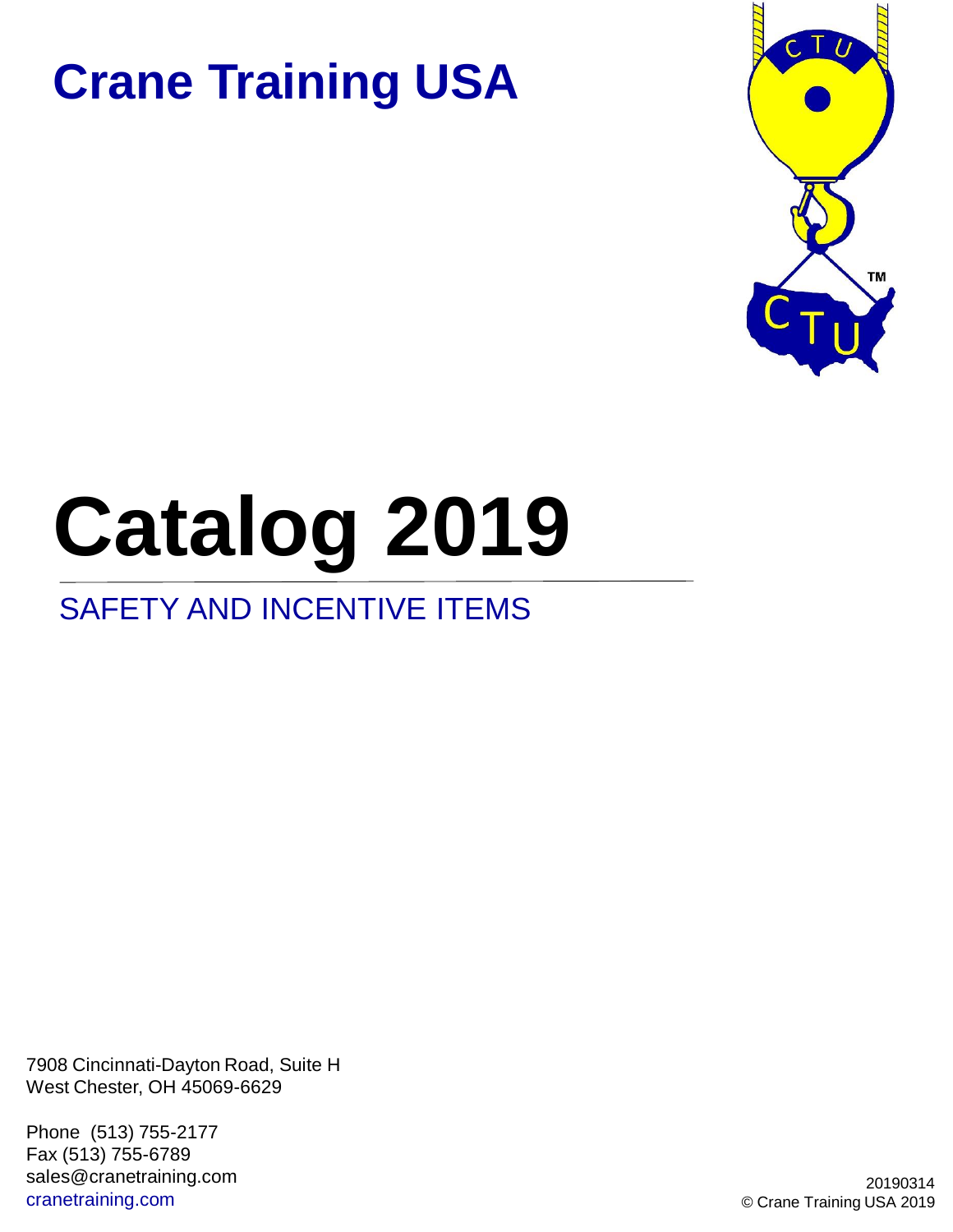

#### CATALOG 2019

| <b>ITEM</b>                                    | <b>ITEM</b><br><b>NUMBER</b>     | <b>DESCRIPTION</b>                                                                                                                                                                                                                        | <b>INDIVIDUAL</b><br><b>PRICE</b> |
|------------------------------------------------|----------------------------------|-------------------------------------------------------------------------------------------------------------------------------------------------------------------------------------------------------------------------------------------|-----------------------------------|
|                                                | 4SH-0004<br>4SH-0005<br>4SH-0006 | Certified Overhead Crane Operator Hat<br>Certified Overhead Crane Inspector Hat<br>Certified Overhead Crane Trainer Hat<br>All ball caps are royal blue with embroidered<br>design                                                        | \$10.00<br>\$10.00<br>\$10.00     |
| <b>BERTIFIED</b><br><b>SAFETY IST</b><br>CRANE | 4SE-0001<br>4SE-0002<br>4SE-0003 | Certified Overhead Crane Operator Patch<br>Certified Overhead Crane Inspector Patch<br>Certified Overhead Crane Trainer Patch<br>All patches are primarily blue and yellow.<br>Patches measure 3" x 4".<br><b>LIMITED STOCK AVAILABLE</b> | \$5.00<br>\$5.00<br>\$5.00        |
|                                                | 4SJ-0001<br>4SJ-0002<br>4SJ-0003 | <b>Certified Overhead Crane Operator:</b><br><b>Clutch Back Emblem Pin</b><br>Safety Pin Back Emblem<br><b>Tie Tack Back Emblem</b><br>Emblem is full color enamel - 1" diameter<br><b>LIMITED STOCK AVAILABLE</b>                        | \$4.00<br>\$4.00<br>\$4.00        |
|                                                | 4ST-0011                         | Sheave Gauge Set - Stainless Steel<br>- Standard                                                                                                                                                                                          | \$35.00                           |
| WAY GROVES 1 1/2 JIR. 1/3                      | 4ST-0012                         | Sheave Gauge Set - Stainless Steel<br>- Metric                                                                                                                                                                                            | \$40.00                           |
|                                                | 4ST-0003                         | Adjustable Hoist Load Chain Inspection<br>Gauge. Includes common hoist chain<br>settings booklet and directions for use.                                                                                                                  | \$170.00                          |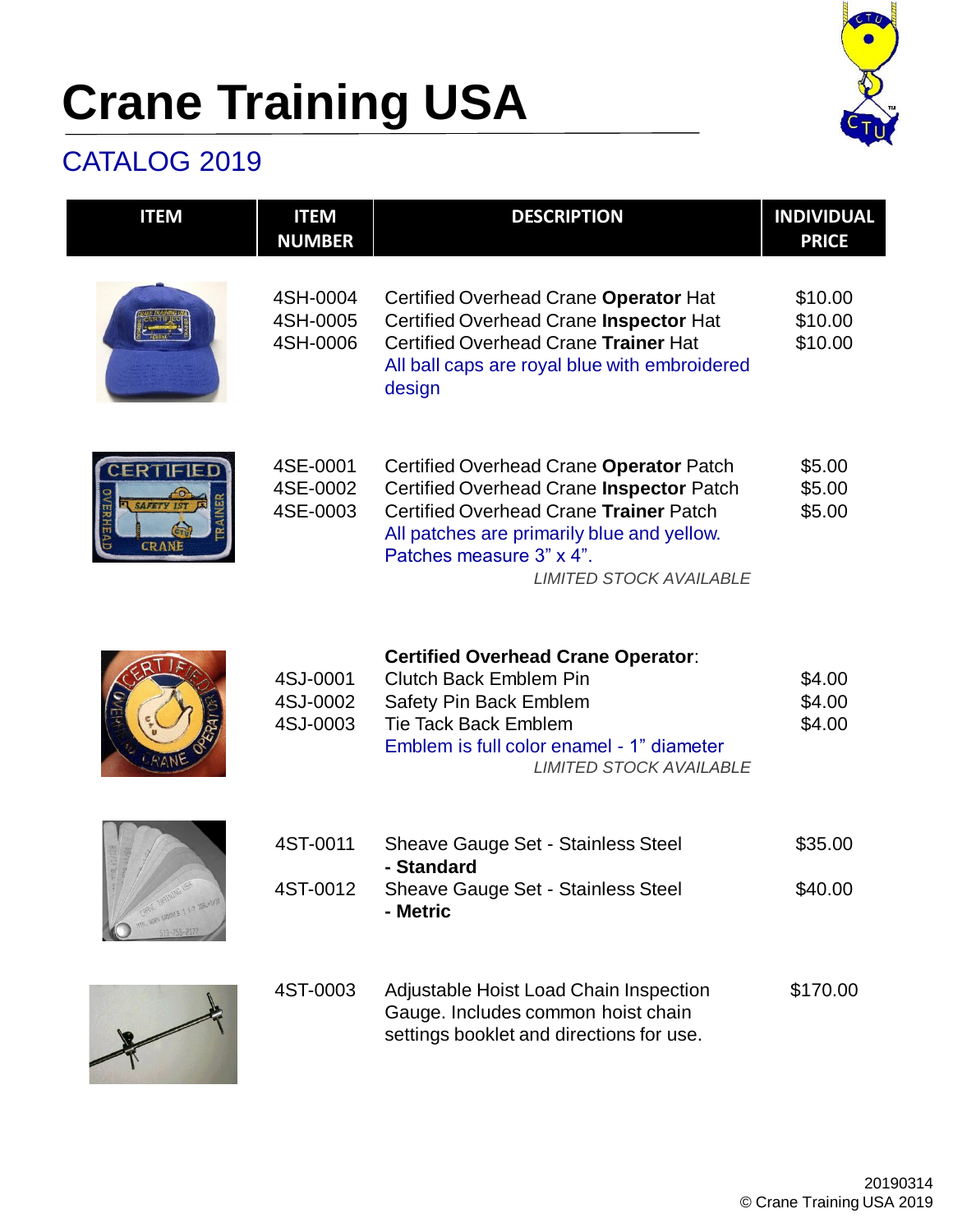

#### CATALOG 2019

| <b>ITEM</b>                                                                                                                                                                                                             | <b>ITEM</b><br><b>NUMBER</b> | <b>DESCRIPTION</b>                                                                                                                                                                                                | <b>INDIVIDUAL</b><br><b>PRICE</b> |
|-------------------------------------------------------------------------------------------------------------------------------------------------------------------------------------------------------------------------|------------------------------|-------------------------------------------------------------------------------------------------------------------------------------------------------------------------------------------------------------------|-----------------------------------|
| <b>CERTIFIED</b>                                                                                                                                                                                                        | 4SD-2301                     | Certified Overhead Crane Operator Hard<br>Hat Decal - Approx. 2" x 2"                                                                                                                                             | \$0.50                            |
| OVERHEAD<br>PERATOR                                                                                                                                                                                                     | 4SD-2302                     | <b>Certified Overhead Crane Maintenance</b>                                                                                                                                                                       | \$0.50                            |
| <b>CRANE</b><br>C 1997<br>4SD-2301                                                                                                                                                                                      | 4SD-2303                     | Hard Hat Decal - Approx. 2" x 2"<br>Certified Overhead Crane Trainer Hard Hat<br>Decal - Approx. 2" x 2".                                                                                                         | \$0.50                            |
| <b>CERTIFIED</b>                                                                                                                                                                                                        | 4SD-2304                     | Certified Overhead Crane Technician<br>Hard Hat Decal - Approx. 2" x 2"                                                                                                                                           | \$0.50                            |
| OVERHEAD<br><b>SPECTOR</b><br><b>CRANE</b><br>450-230                                                                                                                                                                   | 4SD-2305                     | <b>Certified Overhead Crane Inspector</b><br>Hard Hat Decal - Approx. 2" x 2"<br>All hard hat decals are blue and yellow.                                                                                         | \$0.50                            |
| <b>CAUTION</b><br><b>DO NOT</b><br><b>OR CRANE IF YOU</b><br>ARE NOT CERTIFIED                                                                                                                                          | 4SD-2001                     | "CAUTION DO NOT OPERATE THIS<br><b>HOIST OR CRANE IF YOU ARE NOT</b><br><b>CERTIFIED</b> " Decal. Use this decal to warn<br>uncertified employees, contract personnel,<br>or visitors. Decals are approx. 2" x 2" | \$0.50                            |
| <b>CAUTION</b><br><b>HOIST OR CRANE</b><br>DAILY!<br>OSHA 29-1910.179                                                                                                                                                   | 4SD-2101                     | "CAUTION OPERATOR MUST INSPECT<br><b>THIS HOIST OR CRANE DAILY!" Use this</b><br>decal to remind employees of their OSHA<br>responsibilities! Decals are approx. 2" x 2"                                          | \$0.50                            |
| WARNING<br><b>OPERATOR MUST</b><br><b>INSPECT SLINGS</b><br><b>BEFORE EVERY</b><br>USE!<br><b>Cru</b><br>UTO 6661 C<br>4SD-3001                                                                                         | 4SD-3001                     | "WARNING - OPERATOR MUST INSPECT<br><b>SLINGS BEFORE EVERY USE!" Use this</b><br>decal to remind employees of their OSHA<br>responsibilities! Decals are approx. 2-3/8x3"                                         | \$1.25                            |
| THIS CRANE HAS BEEN<br><b>INSPECTED PER OSHA</b><br><b>PERIODIC</b><br><b>REQUIREMENTS</b><br>Ó<br>BY.<br><b>TRAINING FOR INSPECTORS</b><br>PROVIDED BY:<br><b>CRANE TRAINING USA®</b><br>6 Craw Training USA:) 450-400 | 4SD-4001<br>4SD-4001-<br>25  | <b>INSPECTION DECAL (Each)</b><br><b>INSPECTION DECAL (25 Pack)</b><br>Install this decal on each hoist to show the<br>date on which it has been inspected.<br>Decals are approx. 2-1/2" x 1-7/8".                | \$0.25<br>\$5.00                  |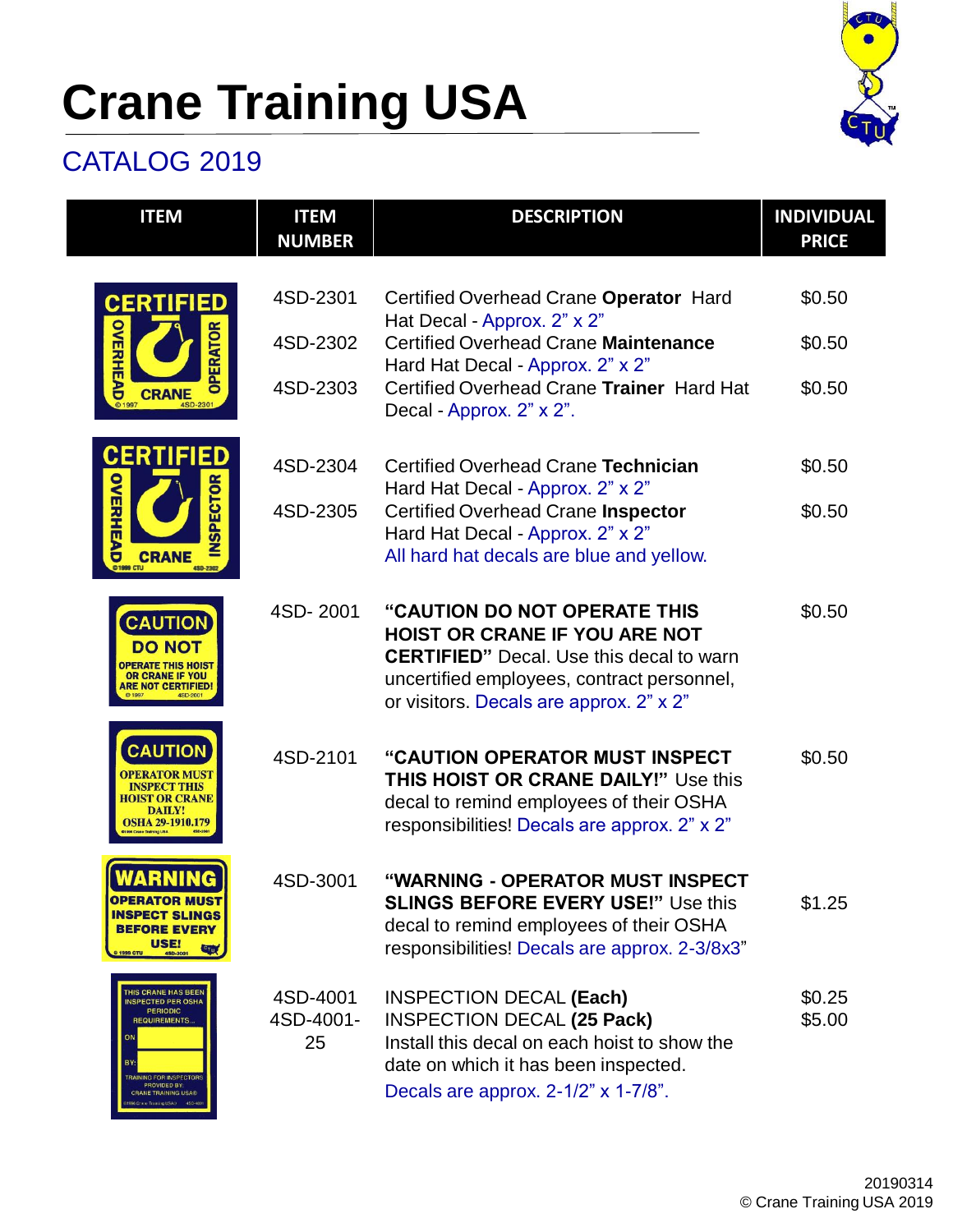

#### CATALOG 2019

| <b>ITEM</b>                                                                                                                                                                                                                                                                                          | <b>ITEM</b><br><b>NUMBER</b> | <b>DESCRIPTION</b>                                                                                                                                         | <b>INDIVIDUAL</b><br><b>PRICE</b> |
|------------------------------------------------------------------------------------------------------------------------------------------------------------------------------------------------------------------------------------------------------------------------------------------------------|------------------------------|------------------------------------------------------------------------------------------------------------------------------------------------------------|-----------------------------------|
| <b>WARNING</b>                                                                                                                                                                                                                                                                                       | 4SD-0193                     | Wire Rope Warning Decal Use to remind<br>maintenance in the proper wire rope<br>procedures. Decals are approx. 4" x 6-1/2".                                | \$1.25                            |
|                                                                                                                                                                                                                                                                                                      | 4SD-2502-<br><b>NP</b>       | Required Warning for Pushbutton Pendant<br>Stations, Radio Controls and Cabs.                                                                              | \$1.50                            |
|                                                                                                                                                                                                                                                                                                      | 4SD-2502                     | Decal only. Approx. 2" x 7-3/4".<br>As above except mounted on 1/8" thick x 2"<br>x 9" Placard.                                                            | \$3.00                            |
| <b>VOLTAGE:</b><br>450-21                                                                                                                                                                                                                                                                            | 4SD-2111-<br>4SD-2111-<br>25 | <b>VOLTAGE</b><br>DECAL. (Each)<br>DECAL. (25 Pack)<br><b>VOLTAGE</b><br>Use for compliance with OSHA disconnect<br>marking requirements. Approx. 1" x 4". | \$0.25<br>\$5.00                  |
| <b>ARNI</b><br><b>TO AVOID INJURY</b><br>MORE THAN RATED LOAD.<br>ERATE IF LOAD IS NOT CENTERED UNDER HOIS<br>PERATE IF LUMP IS NOT CENTERED UNDER MUS<br>SE WITH TWISTED, KINKED OR DAMAGED CHAIN.<br>ISE HOIST WHEN DAMAGED OR MALFUNCTIONING<br><b>IAP CHAIN AROUND LOAD AND ATTACH HOOK BACK</b> | 4SD-2550-<br><b>NP</b>       | <b>Required Warning for Hand Chain Hoists</b><br>and Come-A-Longs. Decal only. Approx. 3"                                                                  | \$1.50                            |
| ERATE EXCEPT WITH HAND POWER<br><b>JFT PEOPLE OR LOADS OVER PEOPLE</b><br><b>DO NOT REMOVE OR OBSCURE THIS WARNING</b><br><b>EEP LOAD CHAIN LUBRICATED</b><br><u>INSI,BJD,16 AND THE MANUALS THAT WERE</u><br>ITH THE HOIST,<br>(513) 755-2<br><b>Crane Training USA®</b><br>(513) 755-2177          | 4SD-2550                     | x 4". Mount to Hoist.<br>As above except mounted on 1-1/8" dia. x<br>4" plastic pipe. Put on hand chain.                                                   | \$3.00                            |
| <b>CRANE</b><br><b>USE LOCKOUT WHEN SERVICING</b><br><b>ANY PART OF THIS CRANE! SEE</b><br><b>OSHA REGULATIONS.</b><br>Unit<br>2009 Crane Training USA, Inc.<br>4SD-2901                                                                                                                             | 4SD-2901                     | <b>CRANE DISCONNECT DECAL - Place on</b><br>disconnect box. Approx. 3" x 4-1/2"                                                                            | \$1.50                            |
| $\tilde{\mathbf{R}}_0^{\text{s}}$<br>A                                                                                                                                                                                                                                                               | 4SD-2905                     | <b>CRANE DISCONNECT COLUMN</b><br><b>LOCATOR DECAL - Apply to building</b><br>column or wall at high elevation. Approx. 3-<br>$3/4$ " x $15$ ".            | \$5.00                            |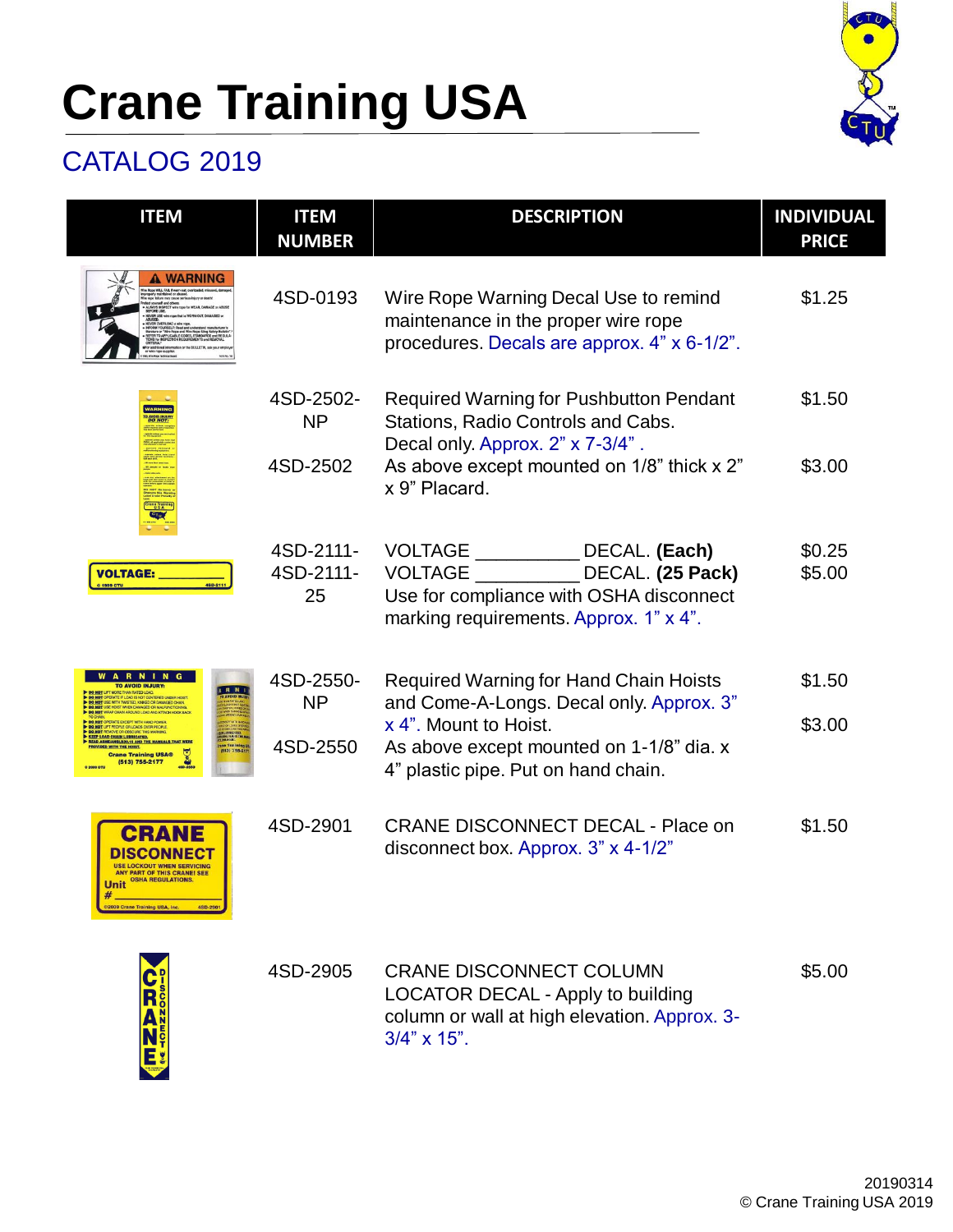

#### CATALOG 2019

Training USA, Inc.

| <b>ITEM</b>                                                                                                                 | <b>ITEM</b><br><b>NUMBER</b> | <b>DESCRIPTION</b>                                                                                                                                                                                            | <b>INDIVIDUAL</b><br><b>PRICE</b> |
|-----------------------------------------------------------------------------------------------------------------------------|------------------------------|---------------------------------------------------------------------------------------------------------------------------------------------------------------------------------------------------------------|-----------------------------------|
| @1996 Crane Training USA®<br>4SD-2110                                                                                       | 4SD-2110<br>4SD-2110-<br>25  | DANGER ELECTRIFIED DECAL (Each)<br>DANGER ELECTRIFIED DECAL (25 Pack)<br>Install this decal on electrification and other<br>electrified items to warn personnel and<br>outside contractors. Approx. 3/4" x 3" | \$0.25<br>\$5.00                  |
| <b>INSPECT!</b><br><b>Your Life Depends On It!</b><br>0 1999 CTU<br>4SD-2202                                                | 4SD-2202<br>4SD-2202-<br>25  | INSPECT! Your Life Depends On It! (Each)<br>INSPECT! Your Life Depends On It! (25<br>Pack) Use as an employee reminder!<br>Approx. 2-3/4" x 1"                                                                | \$0.25<br>\$5.00                  |
| WARNING<br><b>LABIL IS REQUIRED TO BE CLEARLY VISIBLE AND L</b><br>L VACUUM LIFTERS PER ANSI/ASME B30.2                     | 4SD-2504                     | Required ANSI/ASME VACUUM<br>Below-The -Hook Device Warning Decal for<br>use with all vacuum below-the-hook lifters.<br>Approx. 3-3/4" x 7".                                                                  | \$3.00                            |
| ing unit or one<br>LI REMEMBER the litter is part of the<br>THIS WARNING LABEL IS REQUIRED TO BE CLEARLY VISIBLE AND LOCATE | 4SD-2505                     | Required ANSI/ASME Below-The-Hook<br>Device Warning Decals. Use for all below-<br>the-hook lifters except magnet and vacuum.<br>Approx. 3-3/4" x 7".                                                          | \$3.00                            |
| O N                                                                                                                         | 4SD-2506                     | Required ANSI/ASME MAGNET Below-The<br>-Hook Device Caution Decal for use with all<br>magnet below-the-hook lifters.<br>Approx. 3-3/4" x 7"                                                                   | \$3.00                            |
|                                                                                                                             | 4SD-2531                     | N-E-S-W Decal for placement on the<br>underside of the bridge girder.<br>Approx. 3-3/4" x 8"                                                                                                                  | \$2.50                            |
|                                                                                                                             | 4SD-2532                     | Certified Overhead Crane Standard Hand<br>Signals. Decal shows 9 standard hand<br>signals. For placement in cabs and on sling<br>racks. Approx. 3-3/4" x 15"                                                  | \$5.00                            |
| CAUTION<br><b>Overhead Crane</b><br><b>In Service</b><br><b>LOOK UP</b>                                                     | 4SD-2909                     | <b>CAUTION - Overhead Crane In Service -</b><br>LOOK UP Decal. Approx. 3-3/4" x 6"                                                                                                                            | \$2.50                            |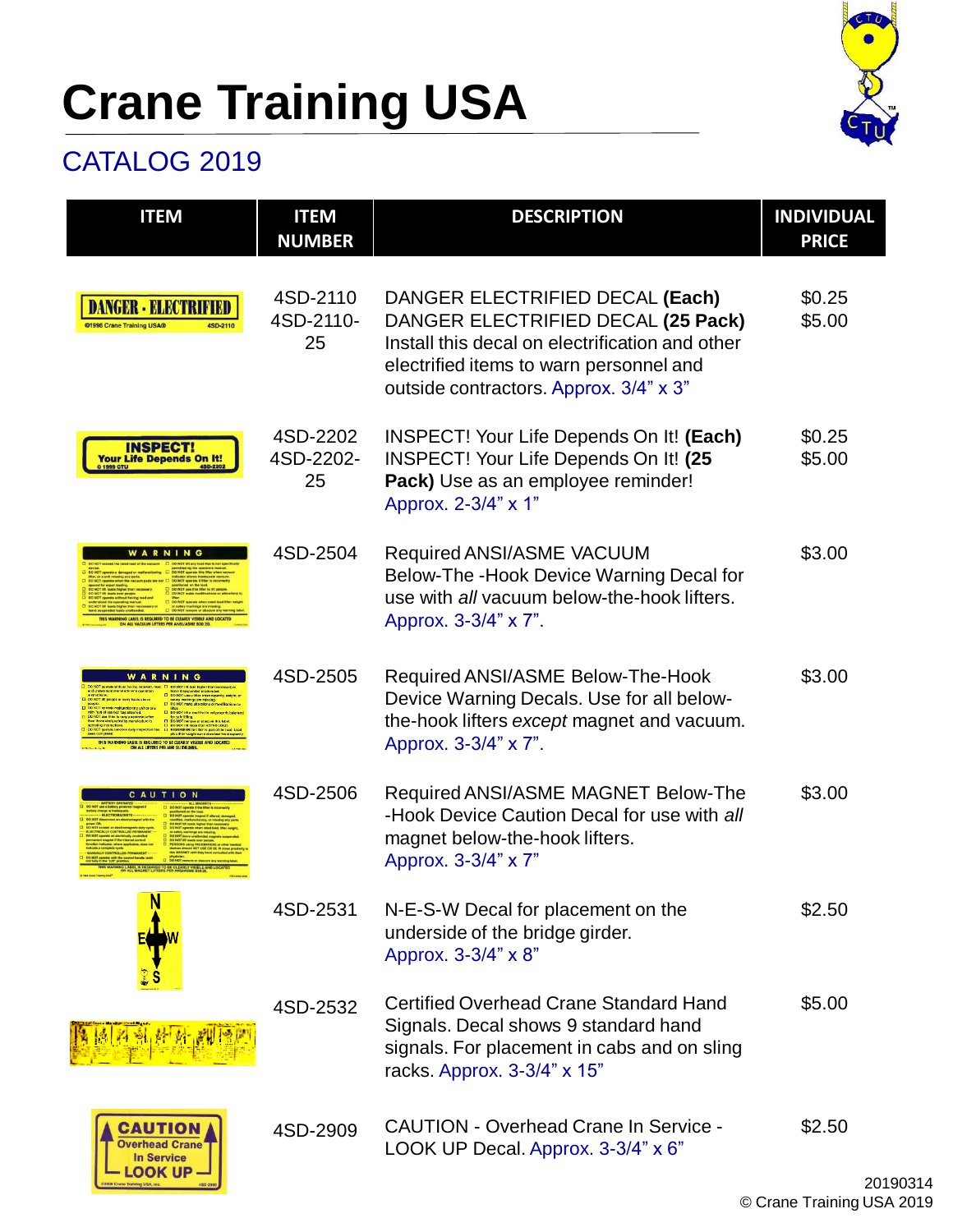

#### CATALOG 2019

| <b>ITEM</b>                  | <b>ITEM</b><br><b>NUMBER</b>                                                                          | <b>DESCRIPTION</b>                                                       | <b>INDIVIDUAL</b><br><b>PRICE</b> |
|------------------------------|-------------------------------------------------------------------------------------------------------|--------------------------------------------------------------------------|-----------------------------------|
|                              | 4SD-2533-<br><b>NP</b>                                                                                | Out of Service Decal without Plastic<br>Placard. Approx. 3-3/4" x 5"     | \$2.50                            |
| <b>OUT OF</b><br>SERVICE     | 4SD-2533                                                                                              | Out of Service Decal mounted on Plastic<br>with Lanyard. Approx. 5" x 6" | \$7.50                            |
| <b>ITEM</b><br><b>NUMBER</b> |                                                                                                       | <b>Description</b>                                                       | <b>INDIVIDUAL</b><br><b>PRICE</b> |
|                              |                                                                                                       |                                                                          |                                   |
| 4SV-0009                     | Approx. 20 Minutes.                                                                                   | VIDEO or DVD - HIGH IMPACT CRANE SAFETY                                  | \$495.00                          |
| 4SV-0010                     | VIDEO or DVD - LOW IMPACT CRANE SAFETY                                                                |                                                                          | \$495.00                          |
| 4SV-0001                     | Approx. 20 Minutes.<br>VIDEO or DVD - SAFE LIFTING OPERATIONS                                         |                                                                          | \$495.00                          |
|                              |                                                                                                       | Above Items Also Available in Spanish                                    |                                   |
| 4SV-0004*                    | <b>RAISING EXPECTATIONS:</b>                                                                          |                                                                          | \$125.00                          |
| 4SV-0005*                    | The flexibility of Synthetic Web Slings.<br><b>MAKING THE RIGHT CONNECTION:</b>                       |                                                                          | \$125.00                          |
| 4SV-0006*                    | The Versatility of Material Handling Hardware.                                                        |                                                                          | \$125.00                          |
|                              | <b>GETTING READY FOR THE TASK:</b><br>Proper inspection of Alloy Chain Slings.                        |                                                                          |                                   |
| 4SV-0007*                    | <b>UP TO THE CHALLENGE:</b>                                                                           |                                                                          | \$125.00                          |
| 4SV-0008*                    | The durability of Alloy Slings<br><b>STRENGTH IN NUMBERS:</b><br>The reliability of Wire Rope Slings. |                                                                          | \$125.00                          |
| *4SV-0002                    |                                                                                                       | ALL 5 SLING VIDEOS 4SV-0004 - 4SV-0008                                   | \$500.00                          |

*SAVE \$125.00!* 

| <b>ITEM</b> | <b>ITEM</b><br><b>NUMBER</b> | <b>DESCRIPTION</b>                                        | <b>INDIVIDUAL</b><br><b>PRICE</b> |
|-------------|------------------------------|-----------------------------------------------------------|-----------------------------------|
| <b>CEN</b>  | CTU-8                        | <b>OPERATOR TRAINING POCKET</b><br><b>REFERENCE GUIDE</b> | \$2.00                            |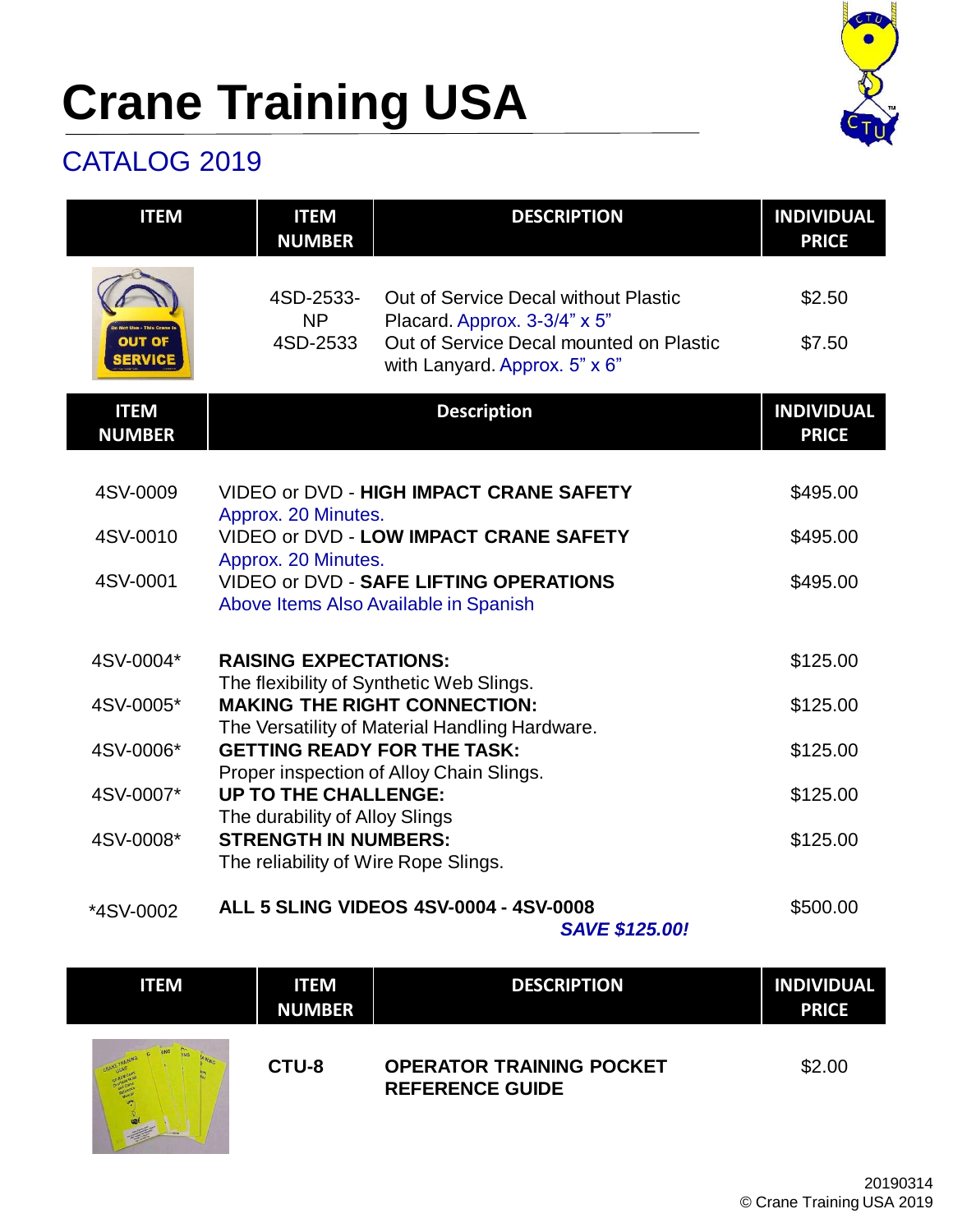

#### CATALOG 2019

| <b>ITEM</b><br><b>NUMBER</b> | <b>DESCRIPTION</b>                                                                                                                                                              |                          |  |
|------------------------------|---------------------------------------------------------------------------------------------------------------------------------------------------------------------------------|--------------------------|--|
| B30.2<br>B30.7               | <b>Overhead and Gantry Cranes</b><br><b>Base Mounted Drum Hoist</b>                                                                                                             |                          |  |
| B30.9                        | Slings                                                                                                                                                                          |                          |  |
| B30.10                       | <b>Hooks</b>                                                                                                                                                                    | <b>Call or Email for</b> |  |
| B30.11                       | <b>Monorails &amp; Underhung Cranes</b>                                                                                                                                         | <b>Current Pricing</b>   |  |
| B30.13                       | Storage / Retrieval Machines                                                                                                                                                    |                          |  |
| B30.16                       | Overhead Hoists (Underhung)                                                                                                                                                     | 513-755-2177             |  |
| B30.17                       | <b>Overhead &amp; Gantry Cranes</b>                                                                                                                                             | sales@cranetraining.com  |  |
| B30.18                       | <b>Stacker Cranes</b>                                                                                                                                                           |                          |  |
| B30.20                       | <b>Below-the-Hook Lifting Devices</b>                                                                                                                                           |                          |  |
| B30.21                       | <b>Manually Operated Lever Hoists</b>                                                                                                                                           |                          |  |
| B30.26                       | <b>Rigging Hardware</b>                                                                                                                                                         |                          |  |
| HST-1                        | Performance Standard for Electric Chain Hoists                                                                                                                                  |                          |  |
| HST-2                        | Performance Standard for Hand Chain Manually Operated Chain<br><b>Hoists</b>                                                                                                    |                          |  |
| HST-3                        | Performance Standard for Manually Lever Operated Chain Hoists                                                                                                                   |                          |  |
| HST-4                        | Performance Standard for Overhead Electric Wire Rope Hoists                                                                                                                     |                          |  |
| HST-5                        | Performance Standard for Air Chain Hoists                                                                                                                                       |                          |  |
| HST-6                        | Performance Standard for Air Wire Rope Hoists                                                                                                                                   |                          |  |
| BTH-1                        | Design of Below-the-Hook Lifting Devices                                                                                                                                        |                          |  |
| <b>SPEC. 70</b>              | <b>CMAA, Electric Overhead Traveling Cranes</b>                                                                                                                                 |                          |  |
| <b>SPEC. 74</b>              | CMAA, Specifications for Top Running and Under hung Single<br><b>Girder Electric Overhead Traveling Cranes</b><br>Standards & Guidelines for Professional Services Performed on |                          |  |
| <b>SPEC. 78</b>              | Overhead & Traveling Cranes & Associated Hoisting Equipment.                                                                                                                    |                          |  |
| CMAA-1                       | <b>Crane Operators Manual</b>                                                                                                                                                   |                          |  |
| CMAA-2                       | <b>Consensus of National Electric Code</b>                                                                                                                                      |                          |  |
| <b>MHI - 1</b>               | <b>Operational Guidelines for Lifting Devices</b>                                                                                                                               |                          |  |
| MH27.1                       | Specifications for Patented Track Underhung Cranes and                                                                                                                          |                          |  |
|                              | <b>Monorail Systems</b>                                                                                                                                                         |                          |  |
| <b>NEC</b>                   | <b>National Electric Code</b>                                                                                                                                                   |                          |  |
| WRTB-1                       | Wire Rope Users Manual                                                                                                                                                          |                          |  |
| WRTB-2                       | Wire Rope Slings User's Manual                                                                                                                                                  |                          |  |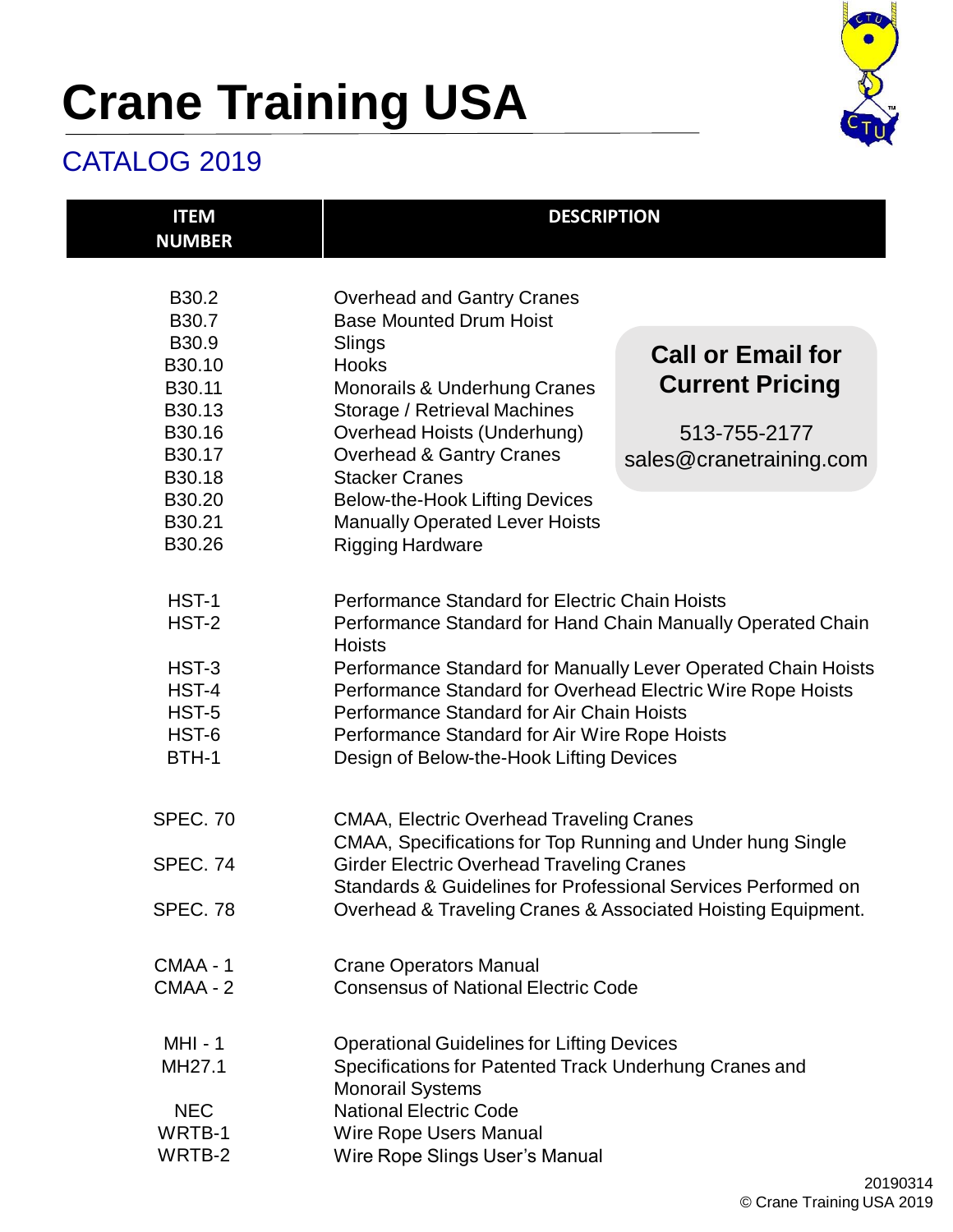

#### CATALOG 2019

| <b>ITEM</b><br><b>NUMBER</b> | <b>DESCRIPTION</b>                                                                                                                                                          |
|------------------------------|-----------------------------------------------------------------------------------------------------------------------------------------------------------------------------|
| CTU-1                        | CTU Edition Code of Federal Regulation Sections Pertaining to<br>Cranes, Hoists, and Slings.                                                                                |
| CTU-2                        | <b>Technicians Hoist &amp; Crane Trouble Shooting Manuals</b>                                                                                                               |
| CTU-3                        | <b>Inspection Checklist Package - Paper Copy</b>                                                                                                                            |
| CTU-4                        | Inspection Checklist Package - On Disk or CD                                                                                                                                |
| CTU-5                        | Crane Training USA Codes, Rules, and Regulations Manual<br>which includes many of the rules shown on Page 7 of this<br>Catalog. They are bound in two - three ring binders. |

#### **Call or Email for Current Pricing**

513-755-2177 sales@cranetraining.com